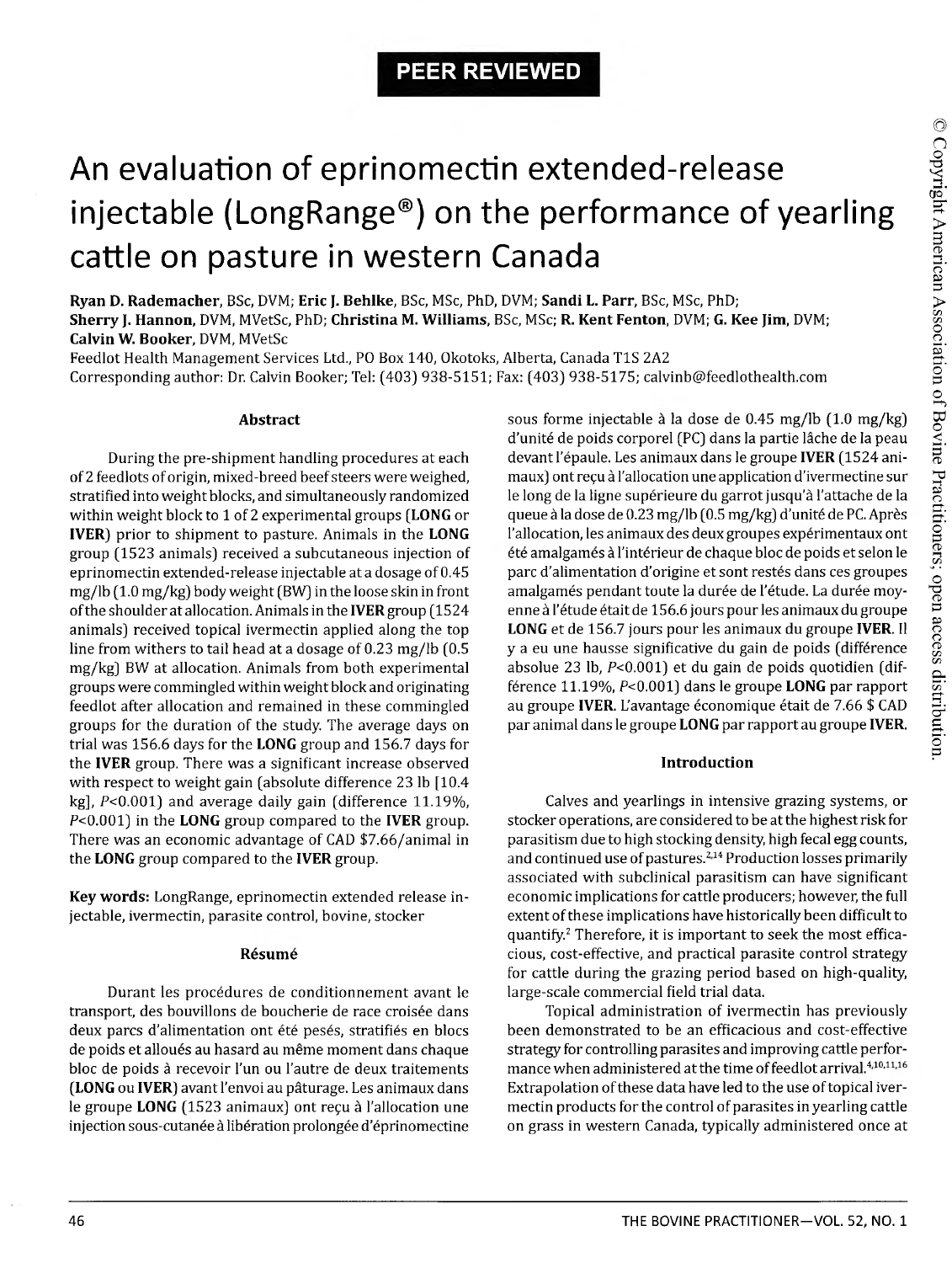the start of the grazing season due to logistical constraints of re-handling cattle (authors' observations). Topical ivermectin<sup>a</sup> is labeled in Canada for the control of a wide range of internal and external parasites.<sup>8</sup> In previous studies, topical ivermectin exhibited efficacy in controlling nematode infections for at least 14 to 28 days, depending on species, when experimentally challenged on a daily basis,<sup>3</sup> or exposed to nematodes under natural conditions.19 Other researchers have demonstrated positive effects of topical ivermectin administration at the start of the grazing season on average daily gain (ADG) compared to untreated controls;<sup>1,20</sup> however, this ADG improvement may not be sustained throughout the entire grazing period.20

As cattle graze, they can continually acquire new infections from contaminated pastures, and these new infections serve to further increase the parasite burden throughout the grazing season, with contamination peaking 2 to 3 months into the season.2 Therefore, the authors hypothesized that the use of an extended-release parasiticide may deliver a more complete parasite control program throughout the grazing period, and thus result in improved performance and animal health in pastured feeder cattle. Eprinomectin extendedrelease injectable<sup>b</sup> was licensed in Canada in January 2016 for treatment and control of internal and external parasites.<sup>8</sup> Eprinomectin plasma concentrations with the extendedrelease injectable reach a second peak greater than 70 days post-injection, and it has demonstrated high efficacy 100 to 150 days post-injection in challenge studies for various common nematode species.17

To the authors' knowledge, there are no large-scale field trials evaluating the effects of extended-release eprinomectin in commercial grazing operations in western Canada. Therefore, the objective of this study was to evaluate the relative efficacy and cost effectiveness of extended-release eprinomectin on performance and animal health when administered to yearling steers on pasture in western Canada.

## **Materials and Methods**

## *General overview*

In this large-scale commercial field trial, yearling steers were allocated at the feedlot of origin prior to going to pasture. Animals were weighed, stratified into weight blocks, and randomized within weight block to 1 of 2 experimental groups **(LONG** or **IVER)** prior to shipment to pasture. Animals from both experimental groups were commingled within weight block and originating feedlot after allocation and remained in these commingled groups for the duration of the study. Study animals were followed from allocation to return from pasture. The experimental unit was the individual animal, with 1523 animals in the **LONG** group and 1524 animals in the **IVER** group. Outcome variables were measured from allocation until return from pasture to evaluate the relative effects of each parasiticide program on performance and animal health outcomes. Statistical analyses were used to determine

the probability of whether differences in outcome variables between the experimental groups were due to differences in the parasiticide programs or random chance.

All procedures involving live animals were approved by the Feedlot Health Animal Care Committee (a certified holder of a Certificate of Good Animal Practice) and in accordance with guidelines put forth by the Canadian Council on Animal Care (2009), with informed consent from the animal owners.

# *Study facilities*

This study was conducted at a commercial grazing operation in western Canada with a capacity of approximately 8700 animals. The pastures used in this study are representative of extensive, non-irrigated grazing operations in south-central Alberta and/or Saskatchewan, with improved pastures. The target stocking density on pastures was 0.6 to 1.0 animals/effective acre and pastures were separated into paddocks with cattle within a "grazing cohort" rotated through the paddocks 2 to 3 times during the grazing season. Water was provided *ad libitum* on each pasture using natural waterways, dugouts and/or watering tanks. Salt and minerals were provided free-choice throughout the grazing season.

Animals were allocated at 1 of 2 commercial feedlots of origin prior to shipment to pasture. There is 1 animal handling facility located at each site. Each facility has a hydraulic chute equipped with an individual animal scale, a chute-side computer with individual animal data collection and management software, $c$  and separation alleys to facilitate the return of animals to designated pens. Open-air containment pens are located adjacent to each facility.

## *Study animals*

Candidate animals for the study were mixed-breed beef steers that arrived at the feedlot of origin between November 4, 2015 and March 23, 2016 at Site 1, and between December 2, 2015 and March 4, 2016 at Site 2. Water and standard mixed complete feedlot diets, formulated to meet or exceed the National Research Council nutritional requirements for beef cattle to achieve a targeted ADG, were offered *ad libitum* throughout the backgrounding phase at the feedlot of origin. Prior to allocation, animals received health and production products as per standard commercial feedlot practices. With regards to pre-allocation parasiticide administration, animals at both feedlots of origin received topical ivermectin at a dosage of 0.23 mg/lb (0.5 mg/kg) body weight (BW) on arrival at the feedlot of origin for endoparasite/ectoparasite control. Animals that were re-handled at the feedlot of origin received a second administration of topical ivermectin at a dosage of 0.23 mg/lb (0.5 mg/kg) body weight primarily for ectoparasite control. For all animals allocated to the study, the last dose of parasiticide occurred at least 30 days prior to allocation.

During handling procedures at each of the 2 feedlots of origin prior to moving to pasture, animals received a bovine rhinotrachetitis-parainfluenza-3 vaccine,<sup>d</sup> a trenbolone ac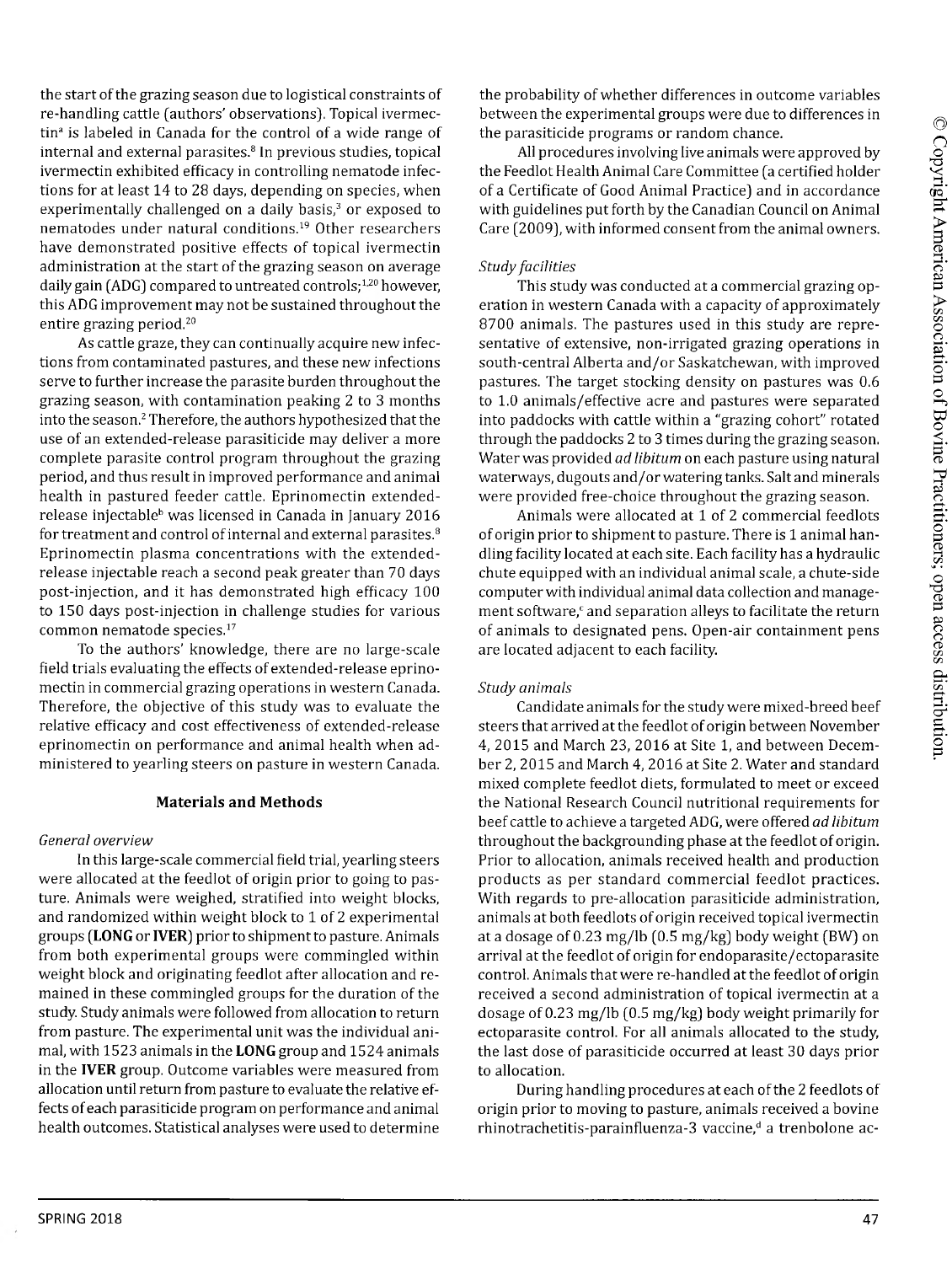etate and estradiol implant,<sup>e</sup> and study-specific parasiticide as described in the Experimental Design section. Intact bulls were removed from the trial. At pasture, sick animals were treated as per the standard pasture protocols provided by the licensed veterinarian having a valid veterinary-client-patient relationship with the grazing operation.

With the exception of the experimental group-specific parasiticide products, all health and production products received throughout the study were standardized across experimental groups.

## *Experimental design*

In this large-scale commercial field trial, animals were weighed, stratified into weight blocks, and simultaneously randomized within weight block to 1 of 2 experimental groups **(LONG** or **IVER)** prior to movement to pasture. Animals in the **LONG** group (1523 animals) received a subcutaneous injection of eprinomectin extended-release injectable at a dosage of  $1 \text{ mL} / 110 \text{ lb}$  (0.45 mg/lb; 1.0 mg/kg) BW in the loose skin in front of the shoulder at allocation. Animals in the **IVER** group (1524 animals) received topical ivermectin applied along the top line from withers to tail head at a dosage of 4.5 mL/100 lb (0.23 mg/lb; 0.5 mg/kg) BW at allocation.

Animals from both experimental groups were commingled within weight block and originating feedlot after allocation, and remained in these commingled grazing cohorts for the duration of the study. There were 5 weight-block based grazing cohorts allocated to the study with 414 to 785 animals per grazing cohort and equal numbers of animals per experimental group  $(\pm 3 \text{ animals})$  within a grazing cohort. The average individual animal gross weight (no pencil shrink applied) at the time of study allocation was 760 lb (345 kg) (range 427 to 1047 lb or 194 to 475 kg).

## *Animal health*

Experienced animal health personnel, blinded to the experimental status of each animal, observed study animals once or twice daily for evidence of disease. Animals deemed to be "sick" by animal health personnel (based on subjective criteria such as general appearance, attitude, gauntness, reluctance to move, etc.) were treated as per the standard pasture protocols. The treatment events, including the treatment date, the presumptive diagnosis, drug(s) administered, and dose(s) used, were recorded using a commercially available software program.<sup>f</sup> As part of the standard grazing operation procedures, a gross postmortem examination could not be performed on all animals that died.

## *Data collection and m anagem ent*

Over the course of the trial, all individual animal data were collected using *iFHMS* or AGRIMAP. At enrollment, initial weight and hip height were measured for each animal to assess the homogeneity of the animals in each experimental group. At the time of return from pasture to the feedlot, return weight was measured for each animal to assess animal performance during the grazing season. All study data were entered or electronically imported into a spreadsheet program,<sup>g</sup> collated, and verified.

Outcome variables describing animal health and pasture performance were calculated for each experimental group. Definitions and formulae used to calculate animal health, ancillary production, and pasture performance outcome variables are summarized in Table 1.

## *Statistical analysis*

Data were analyzed using a commercially available analytical software program<sup>h</sup> to compare the **LONG** and **IVER** groups. Statistical analyses were used to determine the probability of whether differences in outcome variables between the experimental groups in each comparison were due to differences between the parasiticide programs or random chance. The experimental unit was the individual animal. Baseline variables were tested as covariates of the cattle performance variables and included in those final models if statistically significant ( $P$ <0.050).<sup>15</sup> The baseline, ancillary production, and performance data were analyzed using the GENMOD procedure in SAS using normal distribution with the model containing the fixed effect of experimental group

**Table 1.** Definitions and calculations for individual animal-level variables from a study evaluating 2 parasiticides on the performance of yearling steers on pasture in western Canada.

| Animal health rates                            |     |                                                                                                                    |
|------------------------------------------------|-----|--------------------------------------------------------------------------------------------------------------------|
| Post-alloc initial FR treatment                |     | $=$ # of animals initially treated for foot rot after allocation divided by the # of animals allocated             |
| Post-alloc initial misc treatment              |     | $=$ # of animals initially treated for miscellaneous causes after allocation divided by the # of animals allocated |
| Overall mortality                              |     | $\pm$ # of mortalities divided by the # of animals allocated                                                       |
| Ancillary production and performance variables |     |                                                                                                                    |
| Allocation weight                              |     | $=$ individual live weight of animals at allocation with 3.5% pencil shrink                                        |
| Return weight                                  |     | $=$ individual live weight of animals when returned from pasture                                                   |
| Weight gain                                    | $=$ | return weight minus allocation weight and represents the weight gain of animals returned from pasture              |
| Days on trial                                  | $=$ | return date minus allocation date and represents the # of days from allocation to return from pasture              |
| Average daily gain                             | $=$ | weight gain divided by the # of days on trial                                                                      |
|                                                |     |                                                                                                                    |

Alloc = allocation,  $FR =$  foot rot, misc = miscellaneous,  $# =$  number.

Animals were allocated at the 2 feedlots of origin prior to going to pasture.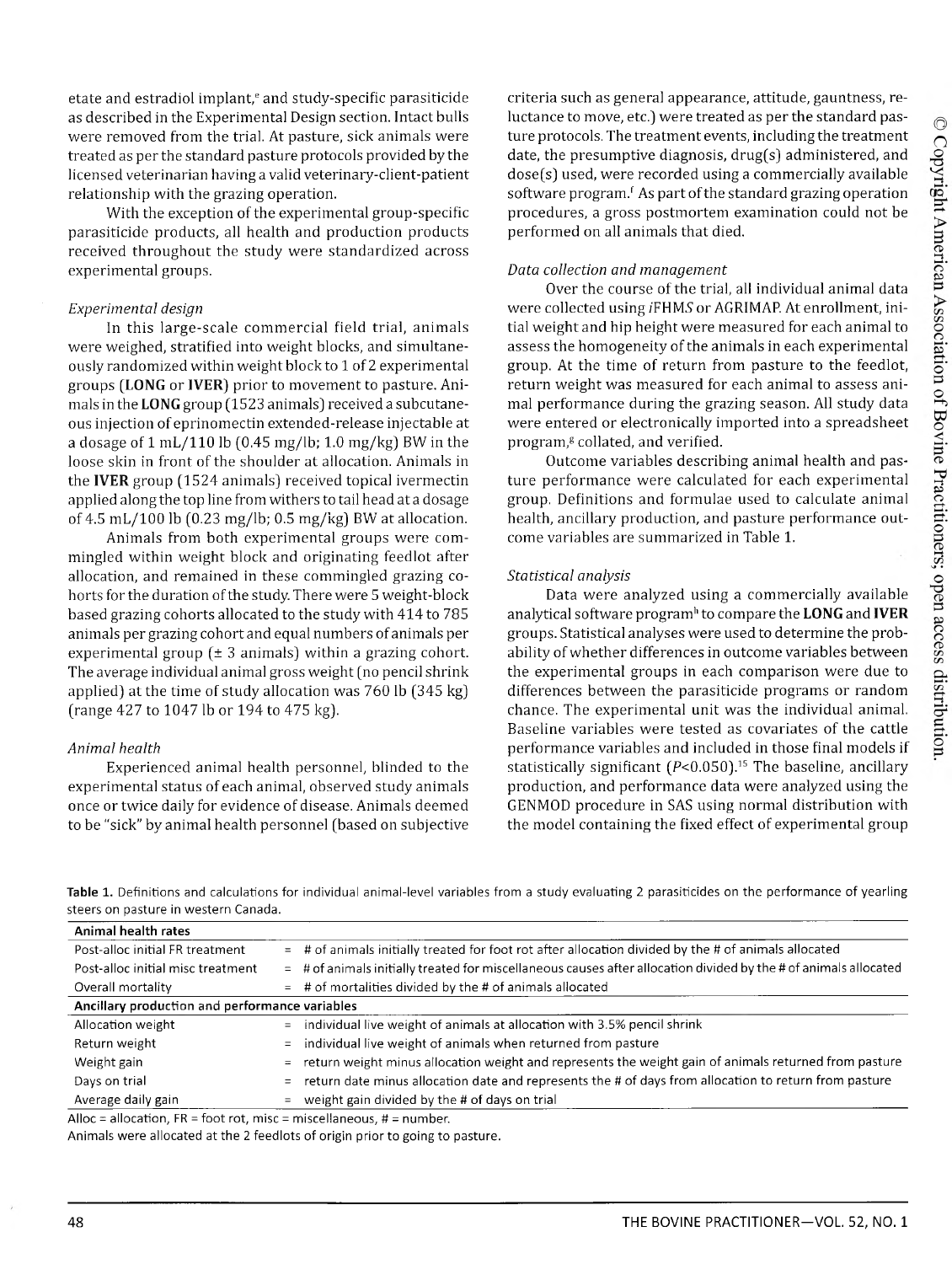and the clustering effect of weight-block based grazing cohort nested within feedlot of origin with generalized estimating equations.15 Animal health data were analyzed using the GEN-MOD procedure in SAS with Poisson regression in a log-linear model for experimental group effects and the clustering effect of weight-block based grazing cohort nested within feedlot of origin with generalized estimating equations.<sup>15</sup>

## *Economic analysis*

The relative cost-effectiveness of the **LONG** group (relative to the **IVER** group) was calculated using a computer spreadsheet program<sup>g</sup> that simulates all economic aspects of grazing production. In all economic models, the cost of gain on grass (\$0.50/lb BW), sale price (\$185.00/100 lb [45.3 kg] BW for 943.6 lb [428 kg] steer), price slide (-\$5.50/100 lb [45.3 kg] additional BW from baseline 943.6 lb [428 kg] steer), and interest rate (4.0% per annum) were fixed for all experimental groups. The program cost for the **LONG** group was \$10.64 more than that of the **IVER** group. All values are expressed in Canadian dollars (CAD). The input costs and sensitivity analysis are presented in Table 2.

Outcome variables describing animal health and performance for each experimental group were incorporated into the model when significant differences (P<0.050) existed between the experimental groups. When there were no significant differences ( $P \ge 0.050$ ) in outcome variables between the experimental groups, the animal health and performance values for the **IVER** group were used for both groups. All other factors were fixed in the economic simulations.

## **Results**

Of the animals allocated to the study, 1506/1523 (98.88% ) of the **LONG** group and 1505/1524 (98.75% ) of the **IVER** group completed the study with return weights and were used in the ancillary and performance analyses (Table

3). The baseline, ancillary production, and performance data summary is presented in Table 4. The experimental groups were considered homogenous ( $P\geq0.050$ ) with respect to the baseline variables average initial weight and hip height. The average days on trial was 156.6 days for the **LONG** group and 156.7 days for the **IVER** group. There was a significant increase observed in weight gain (absolute difference 23 lb [10.4 kg], P<0.001) and ADG (difference 11.19%, P<0.001) in the **LONG** group compared to the **IVER** group (Table 4).

The animal health data summary is presented in Table 5. There were no differences detected in animal health outcomes between the experimental groups at the  $P<0.050$  level.

The economic analysis summary is presented in Table 6. There was an economic advantage of CAD \$7.66/animal in the **LONG** group compared to the **IVER** group.

## **Discussion**

The objective of this large-scale commercial field trial was to compare the relative effects of 2 parasiticide programs on performance and animal health in yearling steers on pasture in western Canada. With respect to cattle performance, there was a significant increase in weight gain and average daily gain in the **LONG** group compared with the **IVER** group. These findings are similar to those of previous studies comparing eprinomectin extended-release injectable and non-treated controls<sup>12,13,21</sup> or injectable ivermectin.<sup>7</sup> Clark and Gunn<sup>7</sup> demonstrated an improvement in ADG of 15.70%  $(P=0.01)$ in heifers administered eprinomectin extended-release injectable compared to injectable ivermectin.<sup>†</sup> This is larger than the ADG response observed in the present study for steers grazing pasture an average of 156.6 and 156.7 days **(LONG** and **IVER,** respectively); however, heifers in that study were only on pasture for 63 days post-administration. In addition, differences in parasite burden due to differing production systems and geographical location, or differences between the ivermectin

**Table 2.** Economic model input values and sensitivity analysis from a study evaluating 2 parasiticides on the performance of yearling steers on pasture in western Canada.

| Description      | Unit                             | Input value | Change evaluated in<br>sensitivity analysis | <b>LONG vs IVER</b> |
|------------------|----------------------------------|-------------|---------------------------------------------|---------------------|
| Cost of gain     | \$/lb body weight gain           | -\$0.50     | $-50.05$                                    | $-51.14$            |
| Sale price       | \$/100 lb body weight            | \$185.00    | \$10.00                                     | \$2.27              |
| Sale price slide | \$/100 lb additional body weight | $-55.50$    | $-51.00$                                    | $-52.19$            |
| Interest rate    | per annum                        | 4%          | 1%                                          | $-50.07$            |

During the pre-shipment handling procedures at each of the 2 feedlots of origin, mixed-breed beef steers were weighed, stratified into weight blocks, and simultaneously randomized within weight block to 1 of 2 experimental groups **(LONG** or **IVER)** prior to shipment to pasture. Animals in the **LONG** group (1523 animals) received subcutaneous eprinomectin (LongRange®, Merial Canada Ltd., a Boehringer Ingelheim group company, Baie d'Urfe, Quebec) at a dosage level of 0.45 mg/lb (1 mg/kg) body weight at allocation. Animals in the **IVER** group (1524 animals) received topical ivermectin (Bimectin™, Vetoquinol N.-A. Inc., Cambridge, Ontario) at a dosage level of 0.23 mg/lb (0.5 mg/kg) body weight applied along the top line from withers to tail head at allocation. At each feedlot of origin, animals from both experimental groups were commingled within weight block following allocation and maintained in these commingled grazing cohorts for the duration of the study.

All economic impact values are expressed in \$CAD and should be interpreted as the effect on the economic analysis that is associated with the input value changes evaluated in the sensitivity analysis, with negative values representing economic disadvantages. The sale price and sale price slide are based on a baseline final weight of 943.6 lb (428 kg) body weight for the control group.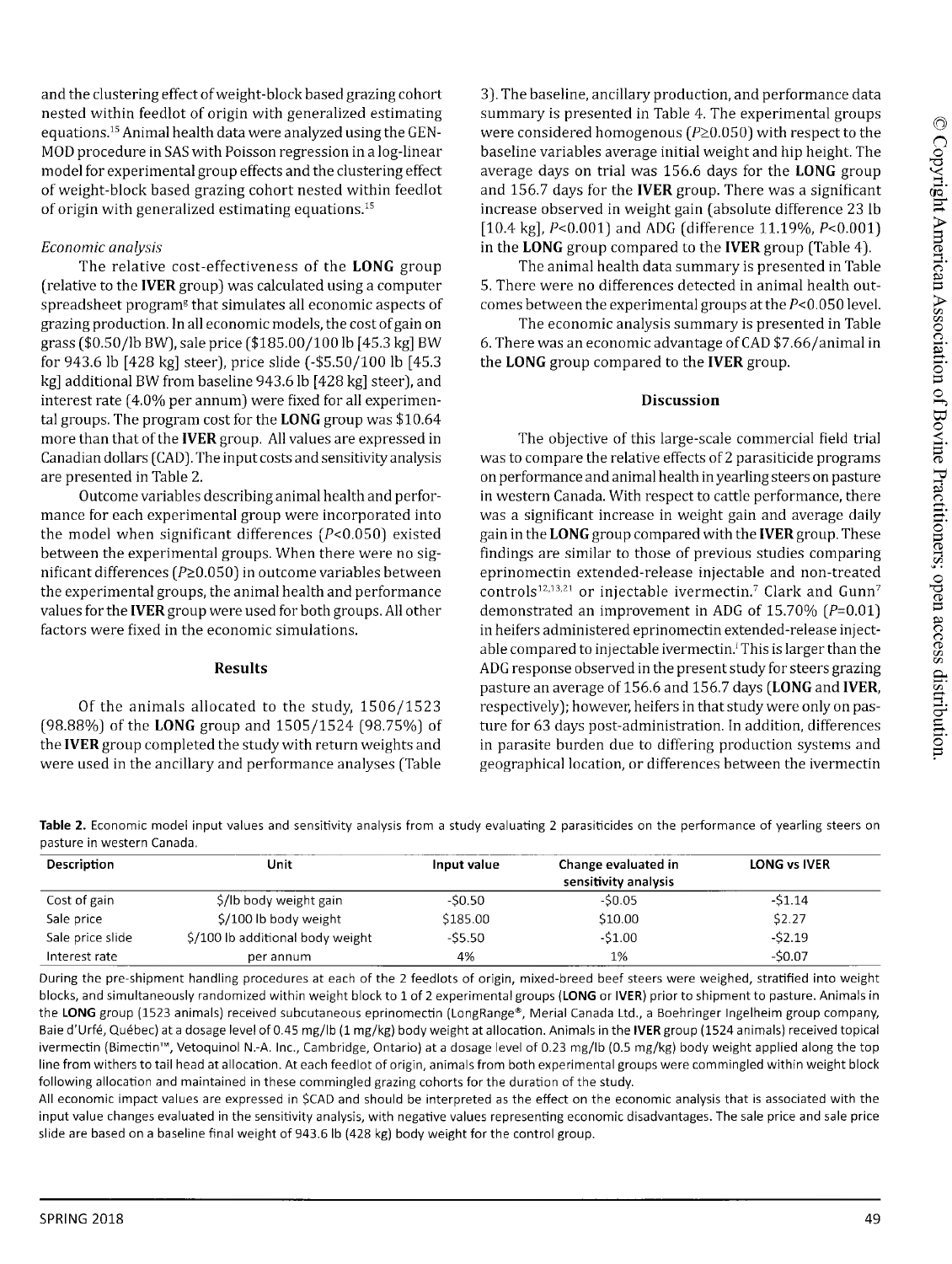Table 3. Animal data summary from a study evaluating 2 parasiticides on the performance of yearling steers on pasture in western Canada.

|                                                                                                                                             | <b>Experimental group</b> |               |
|---------------------------------------------------------------------------------------------------------------------------------------------|---------------------------|---------------|
|                                                                                                                                             | LONG                      | <b>IVER</b>   |
| Study population descriptions                                                                                                               | n (%)                     | n (%)         |
| Animals allocated                                                                                                                           | 1523 (100%)*              | 1524 (100%)   |
| Animals removed (missing return weights because animals did not return from pasture or could not<br>be identified upon return from pasture) | 13 (0.85%)                | 10 (0.66%)    |
| Animals that died                                                                                                                           | 4 (0.26%)                 | 9(0.59%)      |
| Animals that completed the study with return weights (used in ancillary and performance analyses)                                           | 1506 (98.88%)             | 1505 (98.75%) |

During the pre-shipment handling procedures at each of the 2 feedlots of origin, mixed-breed beef steers were weighed, stratified into weight blocks, and simultaneously randomized within weight block to 1 of 2 experimental groups **(LONG** or **IVER)** prior to shipment to pasture. Animals in the **LONG** group (1523 animals) received subcutaneous eprinomectin (LongRange®, Merial Canada Ltd., a Boehringer Ingelheim group company, Baie d'Urfe, Quebec) at a dosage level of 0.45 mg/lb (1 mg/kg) body weight at allocation. Animals in the **IVER** group (1524 animals) received topical ivermectin (Bimectin™, Vetoquinol N.-A. Inc., Cambridge, Ontario) at a dosage level of 0.23 mg/lb (0.5 mg/kg) body weight applied along the top line from withers to tail head at allocation. At each feedlot of origin, animals from both experimental groups were commingled within weight block following allocation and maintained in these commingled grazing cohorts for the duration of the study.

\*The "Animals allocated" value is set as 100% of the animals within each experimental group. All other population descriptions within an experimental group are based on this respective value. Percentages may only add up to 99.99% due to rounding.

**Table 4.** Baseline, ancillary production and performance data summary from a study evaluating 2 parasiticides on the performance of yearling steers on pasture in western Canada.

|                                | <b>Experimental group</b> |             |                |         |
|--------------------------------|---------------------------|-------------|----------------|---------|
| <b>Production variable</b>     | <b>LONG</b>               | <b>IVER</b> | Standard error | P-value |
| Allocation weight (lb)         | 733.2                     | 733.7       | ± 34.0         | 0.599   |
| Allocation hip height (inches) | 48.9                      | 48.9        | ±0.6           | 0.279   |
| Return weight (lb)             | 966.3                     | 943.6       | ± 30.1         | < 0.001 |
| Weight gain (lb)               | 232.8                     | 209.8       | ± 9.1          | < 0.001 |
| Days on trial (day)            | 156.6                     | 156.7       | ± 4.2          | 0.263   |
| Average daily gain (lb/day)    | 1.49                      | 1.34        | ± 0.04         | < 0.001 |

During the pre-shipment handling procedures at each of the 2 feedlots of origin, mixed-breed beef steers were weighed, stratified into weight blocks, and simultaneously randomized within weight block to 1 of 2 experimental groups **(LONG** or **IVER)** prior to shipment to pasture. Animals in the **LONG** group (1523 animals) received subcutaneous eprinomectin (LongRange®, Merial Canada Ltd., a Boehringer Ingelheim group company, Baie d'Urfe, Quebec) at a dosage level of 0.45 mg/lb (1 mg/kg) body weight at allocation. Animals in the **IVER** group (1524 animals) received topical ivermectin (Bimectin™, Vetoquinol N.-A. Inc., Cambridge, Ontario) at a dosage level of 0.23 mg/lb (0.5 mg/kg) body weight applied along the top line from withers to tail head at allocation. At each feedlot of origin, animals from both experimental groups were commingled within weight block following allocation and maintained in these commingled grazing cohorts for the duration of the study.

Baseline, ancillary production, and performance data were analyzed using the GENMOD procedure of SAS® (Version 9.3, SAS Institute Inc., Cary, North Carolina) using normal distribution with the model containing the fixed effect of experimental group and the clustering effect of weight block nested within feedlot of origin with generalized estimating equations. The experimental unit was the individual animal.

products used, may have led to the differing magnitude of response for ADG between the 2 studies.

The authors believe that the improved ADG in the present study may be related, at least in part, to a longer duration of parasiticide efficacy for cattle in the **LONG** group, which may be true for external parasites as well as internal parasites. In a previous study, eprinomectin extended-release injectable resulted in reduced horn fly counts compared to control for up to 10 weeks.<sup>18</sup> However, serial parasite load quantification was not performed during the present study and the exact explanation cannot be determined. Clark and Gunn<sup>7</sup> observed an ADG improvement after only 63 days compared to injectable ivermectin; however, the second peak in plasma concentration with the eprinomectin extended-release injectable would not have occurred by this time; plasma levels begin rising again around 75 days post-administration.<sup>17</sup> Based on these previous findings, the longer duration of parasiticide efficacy may not be the only explanatory factor. Pastures used in the present study had been grazed in previous years by cattle treated with topical ivermectin, and the possibility of anthelmintic resistance development cannot be overlooked. However, as both ivermectin and eprinomectin are within the avermectin family of compounds (macrocyclic lactone class], the possibility of ivermectin resistance contributing to inferior ADG in the **IVER** group is unlikely, as resistance development to 1 avermectin compound often confers resistance to other compounds within the same class.<sup>6,9</sup> Regardless of the factor(s) driving the improved ADG observed for cattle

© Copyright American Association of Bovine Practitioners; open access distribution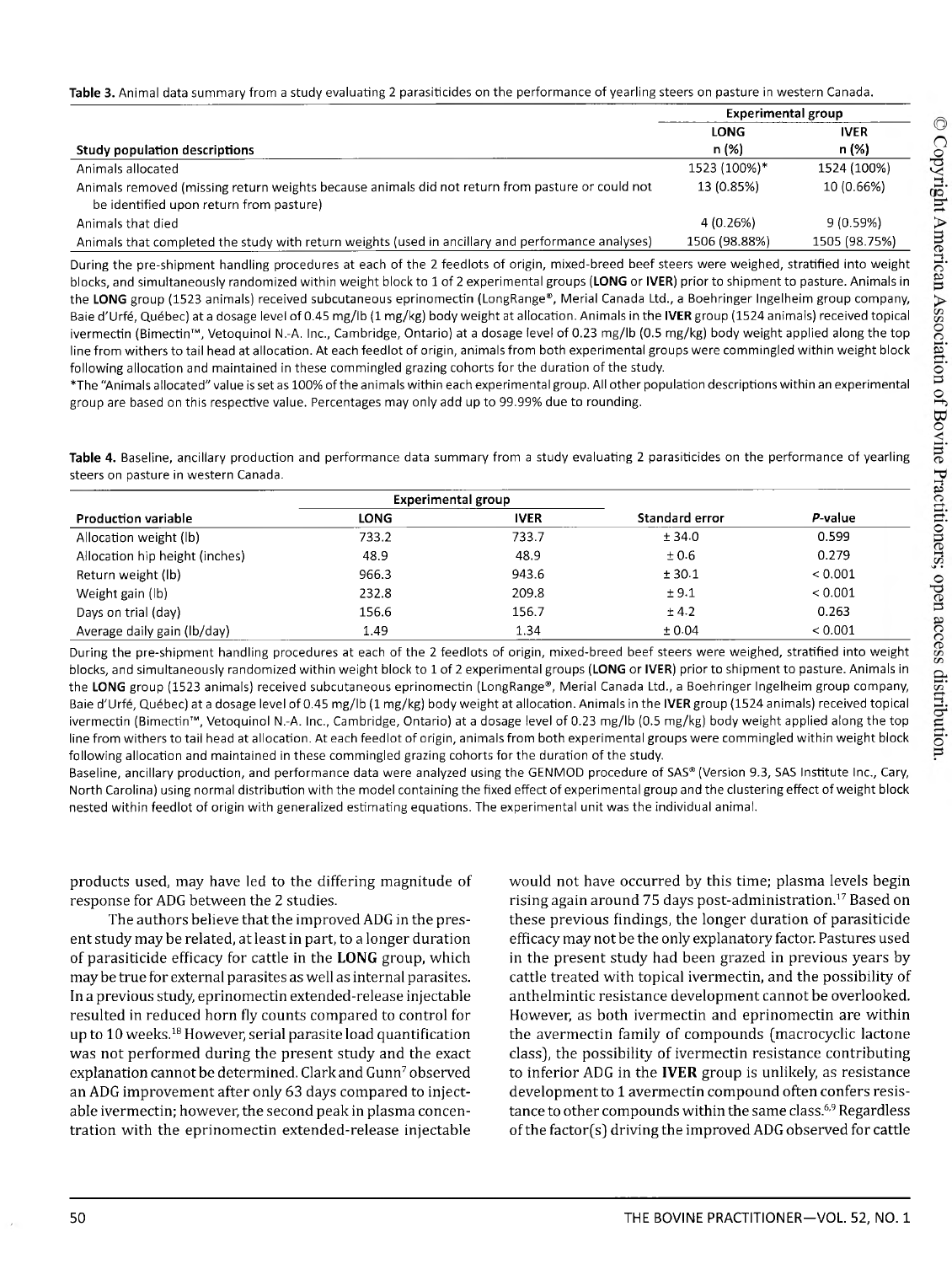|                                       | <b>Experimental group</b> |             |         |
|---------------------------------------|---------------------------|-------------|---------|
| Animal health variable                | LONG                      | <b>IVER</b> | P-value |
| Morbidity                             |                           |             |         |
| Post-alloc initial FR treatment (%)   | 4.01                      | 4.20        | 0.812   |
| Post-alloc initial misc treatment (%) | 1.38                      | 0.98        | 0.396   |
| <b>Mortality</b>                      |                           |             |         |
| Overall mortality (%)                 | 0.26                      | 0.59        | 0.336   |

During the pre-shipment handling procedures at each of the 2feedlots of origin, mixed-breed beef steers were weighed, stratified sorted into weight blocks, and simultaneously randomized within weight block to 1 of 2 experimental groups **(LONG** or **IVER)** prior to shipment to pasture. Animals in the **LONG** group (1523 animals) received subcutaneous eprinomectin (LongRange®, Merial Canada Ltd., a Boehringer Ingelheim group company, Baie d'Urfe, Quebec) at a dosage level of 0.45 mg/lb (1 mg/kg) body weight at allocation. Animals in the **IVER** group (1524 animals) received topical ivermectin (Bimectin™, Vetoquinol N.-A. Inc., Cambridge, Ontario) at a dosage level of 0.23 mg/lb (0.5 mg/kg) body weight applied along the top line from withers to tail head at allocation. At each feedlot of origin, animals from both experimental groups were commingled within weight block following allocation and maintained in these commingled grazing cohorts for the duration of the study.

Animal health data were analyzed using GENMOD procedure of SAS® (Version 9.3, SAS Institute Inc., Cary, North Carolina) using Poisson regression in a log-linear model with the fixed effect of experimental group and the clustering effect of weight block nested within feedlot of origin with generalized estimating equations. The experimental unit was the individual animal.

Alloc = allocation, FR = foot rot, misc = miscellaneous.

**Table** 6. Economic analysis summary from a study evaluating 2 parasiticides on the performance of yearling steers on pasture in western Canada.

| <b>Description</b>                                 | <b>LONG vs IVER</b> |
|----------------------------------------------------|---------------------|
| Value of additional gain                           | \$29.93             |
| Cost of additional gain                            | $-511.45$           |
| Incremental cost of LongRange <sup>®</sup> program | $-510.82$           |
| Total economic advantage                           | \$7.66              |

During the pre-shipment handling procedures at each of the 2 feedlots of origin, mixed-breed beef steers were weighed, stratified sorted into weight blocks, and simultaneously randomized within weight block to 1 of 2 experimental groups **(LONG** or **IVER)** prior to shipment to pasture. Animals in the **LONG** group (1523 animals) received subcutaneous eprinomectin (LongRange®, Merial Canada Ltd., a Boehringer Ingelheim group company, Baie d'Urfe, Quebec) at a dosage level of 0.45 mg/lb (1 mg/kg) body weight at allocation. Animals in the **IVER** group (1524 animals) received topical ivermectin (Bimectin™, Vetoquinol N.-A. Inc., Cambridge, Ontario) at a dosage level of 0.23 mg/lb (0.5 mg/kg) body weight applied along the top line from withers to tail head at allocation. At each feedlot of origin, animals from both experimental groups were commingled within weight block following allocation and maintained in these commingled grazing cohorts for the duration of the study.

All values are expressed in \$CAD/animal and represent the economic impact of observed significant (P<0.050) differences in cattle performance and animal health variables between the experimental groups, as well as program cost differences between the experimental groups. Negative values represent economic disadvantages.

in the **LONG** group, this improvement resulted in a significant production benefit for producers.

With respect to animal health outcomes, no significant differences were observed between experimental groups at a P<0.050 level. Subclinical parasite infections can impair immune function in cattle, $14$  thus presumably putting cattle at risk for other infectious diseases. However, in this study utilizing yearling steers during the summer grazing period, the infectious disease challenge was likely too low to detect any appreciable differences between parasiticides. This is further evidenced by the relatively low morbidity and mortality rates observed in the present study.

The authors acknowledge that 1 inherent limitation of the present study is that animals from both treatments were commingled and grazed the same pastures throughout the study. This design was necessary as previous work had demonstrated that cattle performance differed when cattle were

randomized to similar but geographically different pastures in the same general area [unpublished data). It has been demonstrated that licking behavior in non-treated control animals can lead to detectible levels of ivermectin in plasma and feces as well as fecal egg count reductions ranging from 0% to 95% when housed with animals administered topical ivermectin.<sup>5</sup> Serum drug concentrations were not evaluated in the present study, and the authors cannot speculate as to what extent this may or may not have occurred for animals administered injectable eprinomectin **(LONG)** and also exposed to animals administered topical ivermectin **[IVER).** In addition, fecal shedding may have differed between the 2 treatment groups throughout the study, leading to a different parasite burden on pastures than if all animals had received the same treatment. However, the effect of commingling likely biases the outcome of the study towards the null hypothesis. If this is the case, the biologic differences detected between